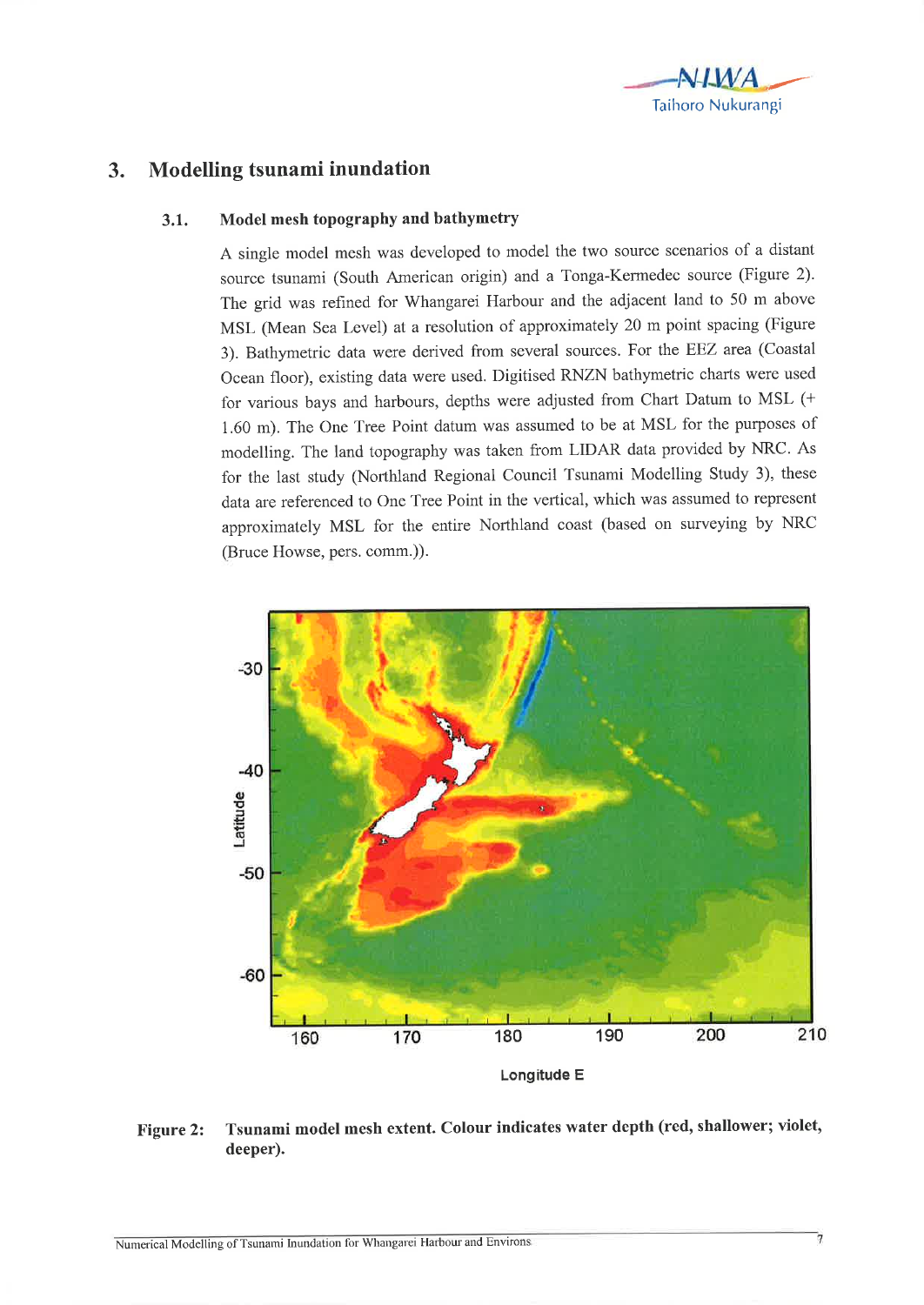



### Close-up of the grid around Whangarei Harbour. Water depth increases from Figure 3: red to blue and grid elements decrease in size towards the complex coastline.

#### **Numerical model**  $3.2.$

The numerical model used in this study is RiCOM (River and Coastal Ocean Model), a general-purpose hydrodynamics and transport model. It has been developed and refined over several years, with continual re- evaluation and verification (Walters and Casulli, 1998; Walters, 2005; Walters et al., 2006a; 2006b). We used the hydrodynamic components of this model to derive the results presented in this report.

The model is based on a standard set of equations; the Reynolds-averaged Navier-Stokes equation (RANS), and the incompressibility condition. In this study, the hydrostatic approximation is used so the equations reduce to the shallow water equations.

An unstructured grid of triangular elements of varying size and shape across the continental shelf comprised the finite model mesh elements. Smaller grid element sizes closer to the coast quantified the changes in depth that increasingly influence wave propagation in shallower waters.